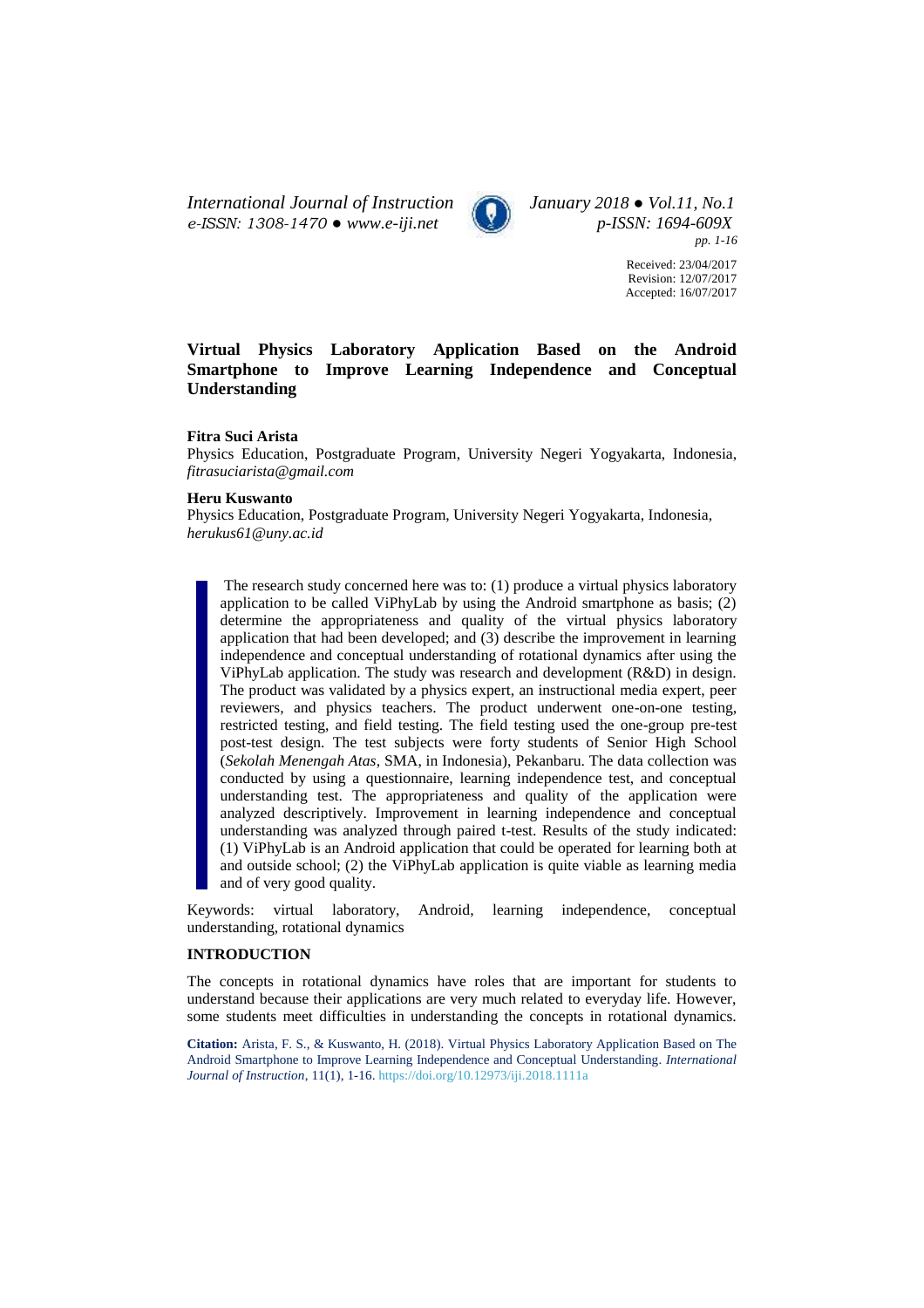Their difficulties are in drawing the diagram of free forces causing rotation, interpreting quantities in physics, and understanding the concept of rolling motion (Syahrul  $\&$ Setyarsih, 2015) and they could lead to failure in accomplishing practicum activity at school (Saltanat, et al., 2016). Teachers' limited time is for practicum implementation. The difficulties that they experience in using practicum equipment also become the problems in the learning of physics.

The problem concerning difficulties in learning and doing activities of practicum in rotational dynamics at school demands that students are independent in learning physics at home. At the level of higher education, students are still not sufficiently independent in learning physics so that their learning achievement is below the minimum standard (Clark & Lyons, 2011). Based on that finding, it could be assumed that independence in learning is a matter requiring special attention in the learning of physics. Teachers could utilize technology to overcome the problem of the practicum that could not be done in a conventional laboratory and to improve students' independence in learning. Computerbased learning media could support students' independence in learning. The computerbased learning that could be used by teachers takes the form of smartphone-based simulation technology (Arun, & Mohit, 2016).

A smartphone is a product of technology owned by the majority of the people. According to the results of observations in the field, almost every SMA student in the city of Pekanbaru owns a smartphone. Accordingly, Android-based smartphones have good potentials if utilized as interactive learning media for high school students. Smartphone utilization for activities of learning physics provides students with convenience in doing the learning (Gonzalez & Martin, 2015). The convenience covers flexibility in accessing learning of a higher level. Students could build their understanding through simulation and evaluation activities continuously and independently.

The usefulness of a smartphone, according to the explanations presented in the case here, is as solution to limitations in learning such matter as displaying a simulation of forces causing objects to rotate. However, according to the results of searches in Google apps, the availability of applications that could support the learning of physics is still difficult to find. Therefore, some research needs to be made with the purpose of developing a virtual physics laboratory application based on the Android smartphone focusing on materials of rotational dynamics to improve students' understanding of concepts in physics and students' independence in learning.

So the objective of the research concerned here was to result in a ViPhyLab application concerning rotational dynamics materials which was flexible and interactive, with high levels of appropriateness and quality, and able to improve students' independence in learning and their conceptual comprehension of rotational dynamics materials.

# **REVIEW OF LITERATURE**

Materials about rotational dynamics are complex and related to everyday life. One of the methods that teachers could use to make it easier for students to understand the concepts in the rotational dynamics materials is the practicum method. Practicum activity could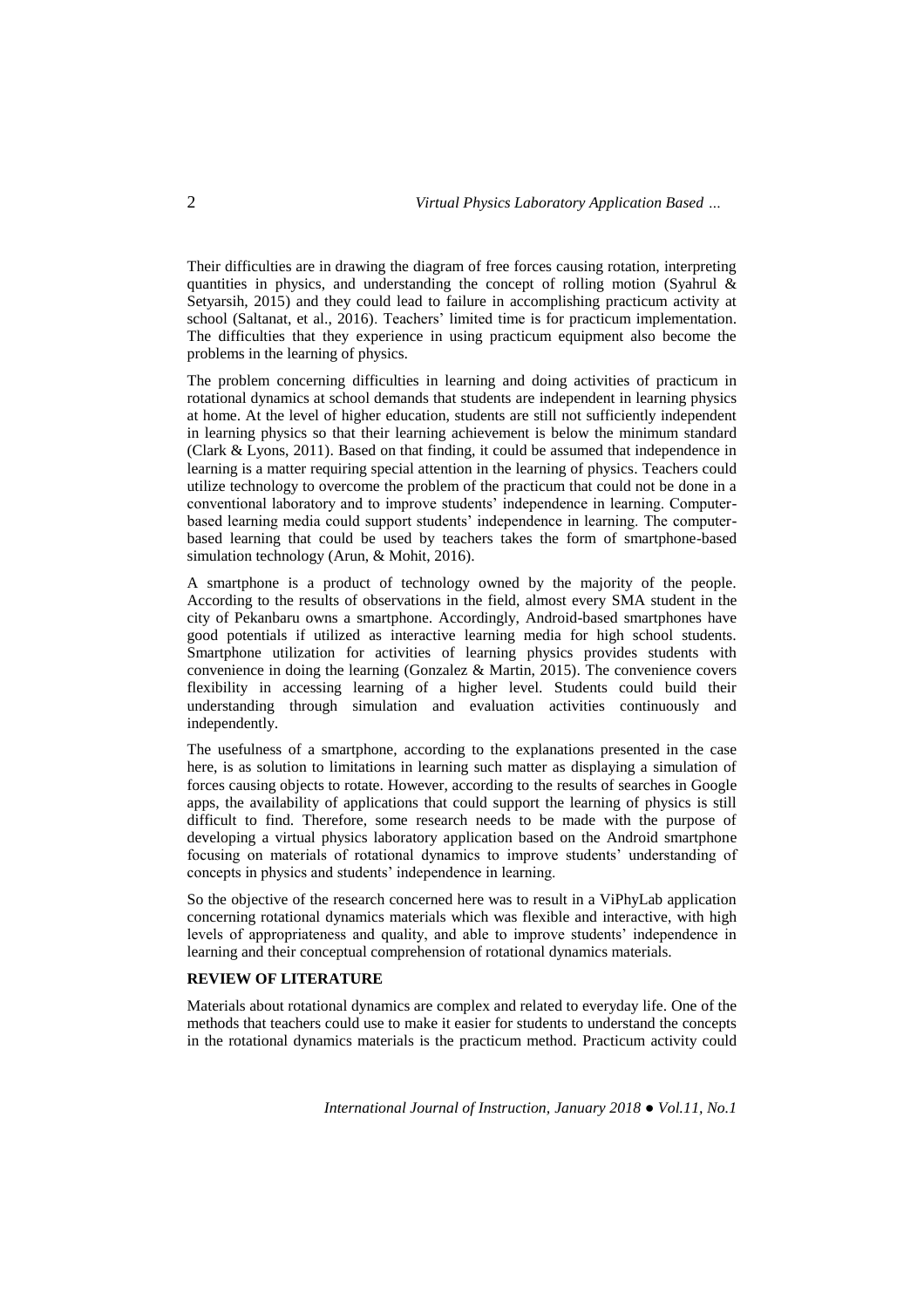train students to become skillful in problem solving in accordance with the theories of physics learned in class (Danielsson, 2014).

The above exposition of the problem indicates that a learning design that fits the needs is required. Multimedia for learning with information technology as basis could help to improve learning independence and conceptual understanding. The learning multimedia refers to combinations of various audio-visual media that could be used in teaching and learning activities (Pacher & Leask 2014). A way for teachers in mediating interaction with students is through virtual learning. One of the virtual forms of the teacher-student interaction mediation is with media of simulation. Therefore, the learning multimedia in the research concerned here was designed with the concept of virtual laboratory through technology-based simulation. Microscopic and macroscopic phenomena could be portrayed on certain scales through simulation so that they could be clearly observed by students.

Simulation is applicable on rotational dynamics lesson materials involving such a macroscopic device as a wheel rotating on an inclined plane. In order that students could see the concept of that rotation, they had better be facilitated with a wheel in rotational motion and what causes the wheel to rotate. A virtual laboratory with simulation could be used as media for understanding concepts in rotational dynamics.

The teacher could train students' learning independence through learning media that are flexible from the point of time and place so that students are interested in reviewing the learning later. The multimedia with the Android smartphone as basis could set to work the function of flexibility in space and time in accordance with students' needs. The utilization of the learning with mobile means as basis (also called m-Learning) gives positive contributions to students' access to learning materials and to opportunities for them to learn independently (Rogozin, 2012).

## **Improvement in Students' Learning Independence**

Learning independence is students' ability to undertake self-control and self-observation and to personally evaluate their cognitive processes (Schunk, 2012). Learning independence could be interpreted as a form of awareness appearing from within themselves of wanting to receive information, manage it, and relate one piece of information with another.

Students' learning independence is an aspect which is very important in supporting effectiveness in learning activities. The forms of participation that students could do, namely, controlling, monitoring, and arranging their cognition personally, would help teachers teach (Lee, 2010). It means that students' active participation in the learning is seen from their ability in building their knowledge with the accompaniment of supervision by the teacher so that transfer of knowledge is easy to do.

The teacher also has a role in training students' learning independence. He or she could train students' learning independence by making a plan of learning activity through assignments and learning media that make students' learning independence grow (Winters et al, 2008). One of the learning forms that could cause learning independence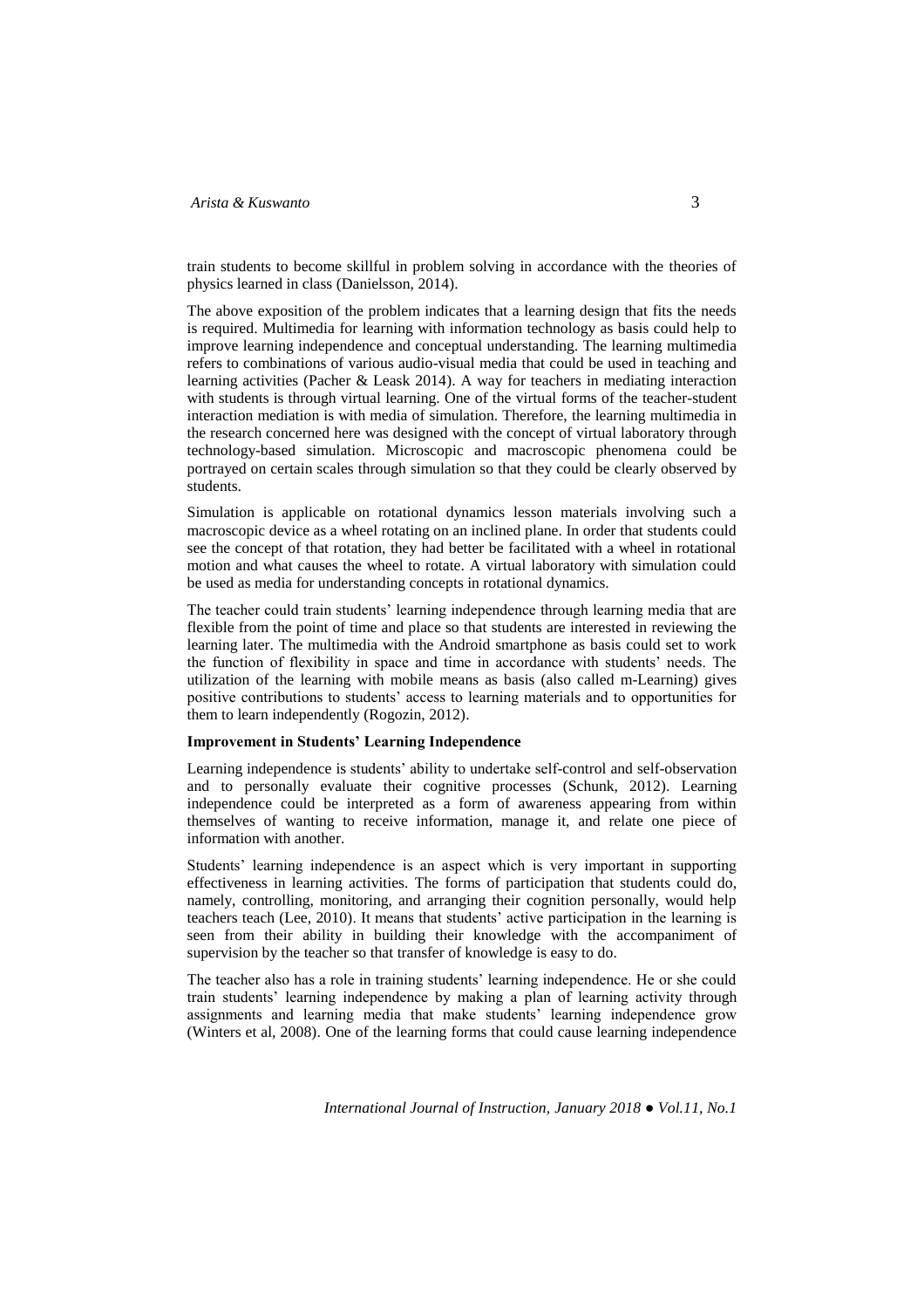to grow is the technology-based learning. Computer-based learning gives students the chance to arrange, plan, and control learning activity with a high level of flexibility.

There are several important aspects that need to be paid attention to in training students' learning independence. These aspects are as follows: access, analysis, creating, reflection, and taking action (Pachler & Leask, 2014). With those aspects as basis, computer-based learning could be used to train students' learning independence. According to some previously discussed theories, some aspects of students' learning independence are planning, responsibility, initiative, self-confidence, discipline, and self-evaluation.

## **Improvement in Students' Conceptual Understanding**

Understanding a concept is a thinking process done by a human individual to really understand an object or an event (Arends, 2012). In a learning activity, a concept is a generalization of thoughts of something so that facts and perceptions are needed to build a concept. Understanding concepts is the most important part of physics learning. Concepts in physics cover principles, laws, and theories of physics together with their applications in life. The learning is good when the teacher could build students' understanding of concepts through the activities and materials provided (Moss & Brookhart, 2012).

The understanding of physics concepts for students could be built by the teacher through activities of contextually explaining physics concepts. In delivering physics learning materials, the teacher should pay attention to students' needs, make analogies of physics concepts in life, and use good language in order that the information is delivered well (Lee, 2004). With everyday language and experience being involved, students' reasoning would be stimulated to relate the phenomena in their daily life to the physics concepts explained by the teacher.

# **METHOD**

#### **Type of Research**

The research was of the type known as R&D (Research & Development). The type was chosen because the objective was to develop a learning application product acquiring fine levels of appropriateness and quality through a process of validation and field testing activity. The application product developed in the research took the form of a piece of software with the Android operating system as basis that could be operated in an Android-based smartphone with the (.apk) extension, the initiation of an Android application program.

### **Model of Development**

The developing model used was the result of adaptation of and collaboration with the research and development model of Borg and Gall (2003), the learning design model of Dick, et al. (2001), and the multimedia development model of Lee and Owens (2004). The adaptation was done to acquire a development model fitting the characteristics of the ViPhyLab application research and development.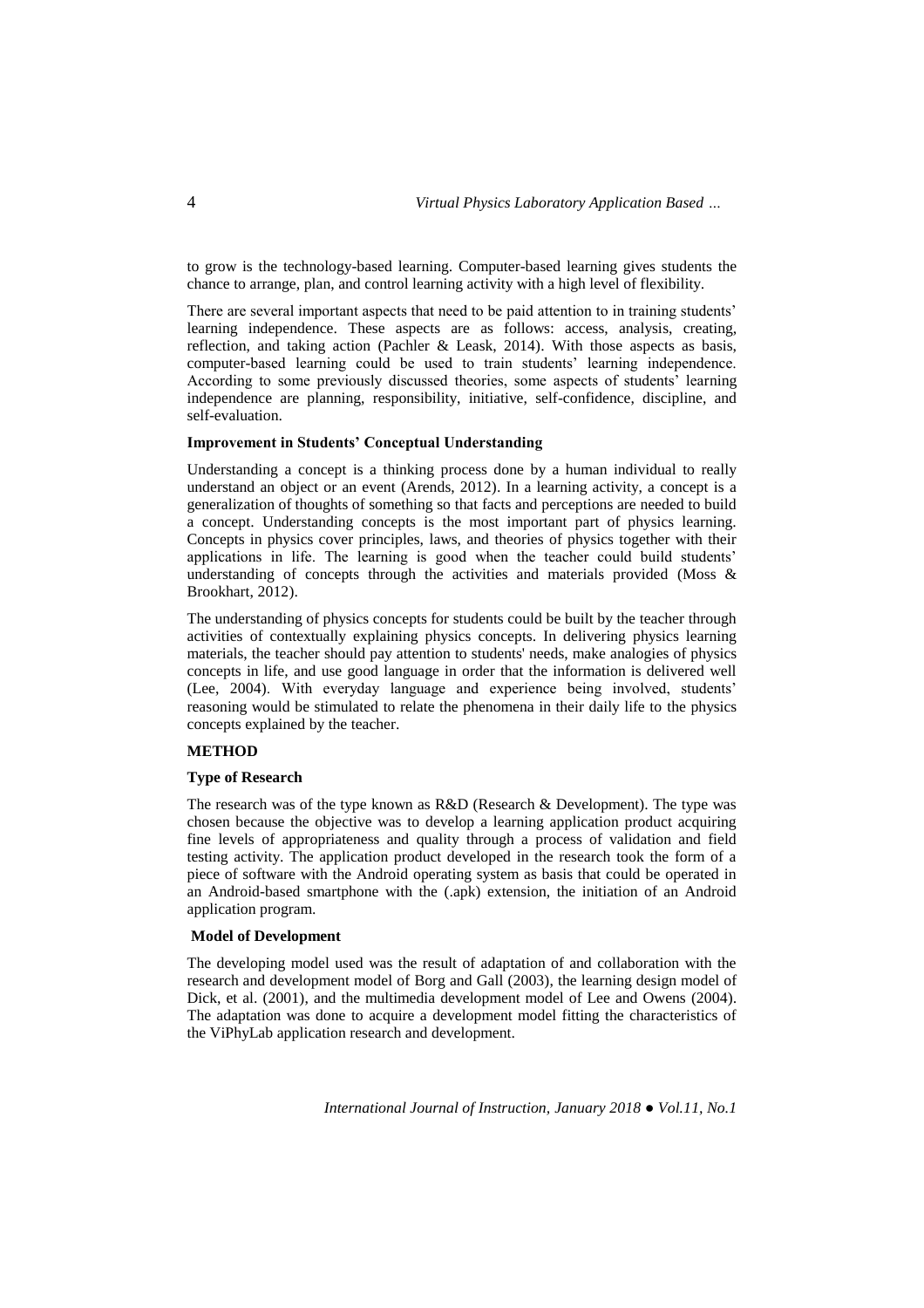## **Procedure of Development**

The procedure of development in the research covered stages adapted to the model of development. The stages consisted of, among others, activities of analysis, design, and development, validation, and product evaluation. A needs analysis was done through observations of and interviews with teachers and students. The objective of the needs analysis activity was to obtain data that would be useful for developing the ViPhyLab application in accordance with the problems confronted in the learning of the rotational dynamics materials in physics.

After the needs analysis activity, then the stage of design and development was conducted. The result of design and development was then evaluated in terms of its appropriateness and quality through the stage of product validation. The validation was done by experts in physics materials and in the learning media. Besides experts' validation, evaluation was also done by the researcher's colleagues and teachers of physics. Then the validation result was analyzed to get information of the quality and to come up with suggestions for product improvement.

Besides validation by experts, teachers, and colleagues, product evaluation was also done. The evaluation was done through individual (or one-to-one) testing, restricted testing, and field testing. In the individual testing, the respondents were six students. It was done to obtain students' preliminary response to the original product resulting from the development. The restricted testing was done with fifteen students of Grade XI in IPA. The restricted testing result was then analyzed so that, after further possible improvements, the product could be used in the field testing.

The field testing was product testing in class to get information of any improvement in students' learning independence and conceptual comprehension. The subjects in the field testing were students of Grade XI in IPA at a state high school, SMA Negeri 5, City of Pekanbaru, forty in number. The testing done used the One Group Pretest-Posttest Design, meaning that the testing used one population as experimental class only.

#### **Data Collection Instruments**

The research data were collected by using a questionnaire and a test of conceptual understanding. The questionnaire was used in the validation by experts and evaluation by teachers, colleagues, and students. Besides, the questionnaire was also used to get data related to the level of students' learning independence in the class of physics. The conceptual understanding test was given to obtain data concerning the level of students' conceptual understanding of rotational dynamics materials. It consisted of objective test items and was administered to students at pre-test time, namely, when the students had not yet used the ViPhyLab application, and at post-test time, namely, when they had already used the ViPhyLab application.

## *Media Assessment Instrument*

The media assessment instrument in this research is a questionnaire. Questionnaires are used to find out about the validity of ViPhyLab's learning apps and apps based on expert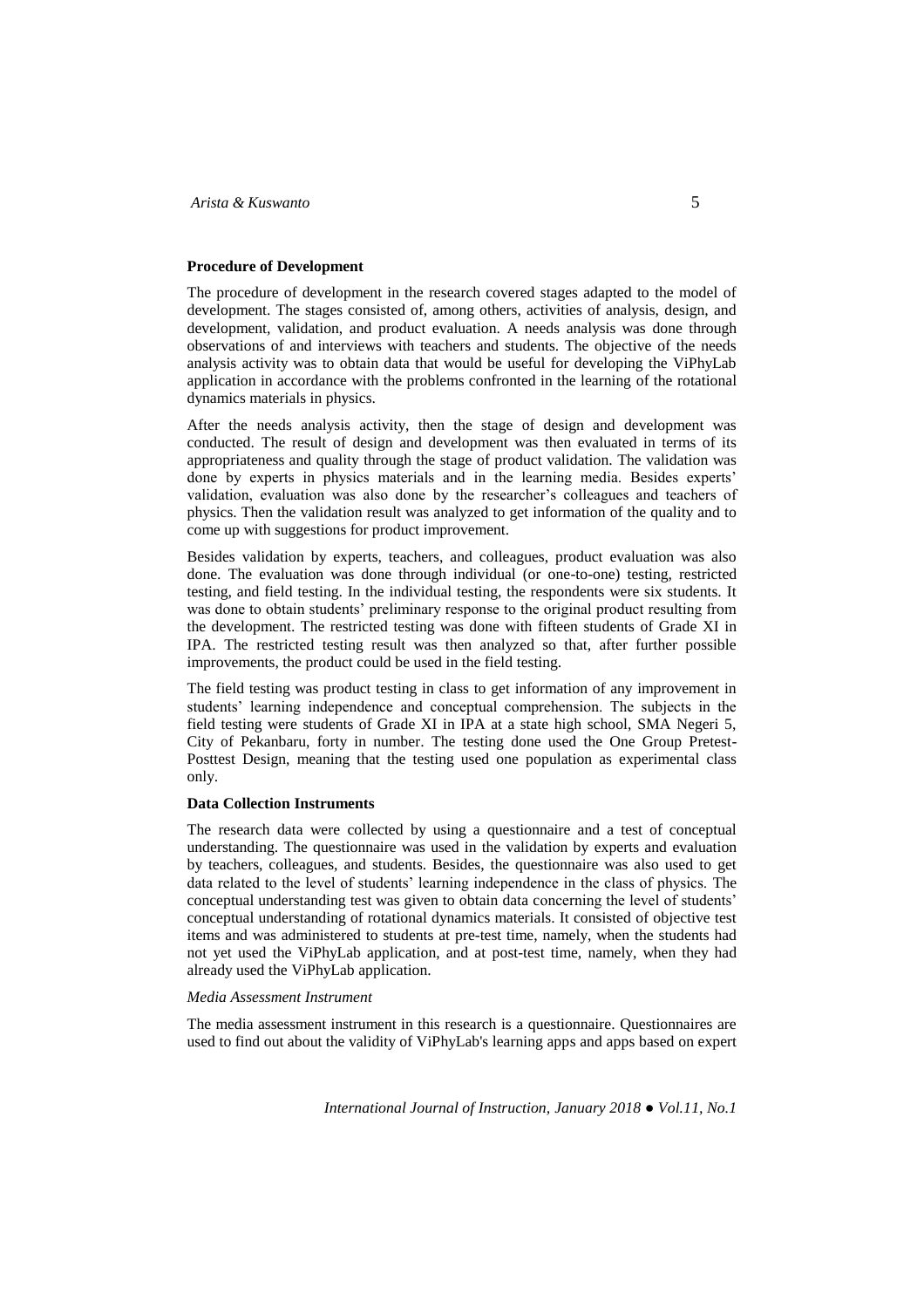judgments (media experts and material experts). The design of media assessment questionnaire was developed based on the theory of assessment criteria of multimedia learning according to some experts who have been described in the study of theory. Questionnaire validation developed in the form of a grid that contains aspects and indicators of data characteristics required in this study.

Questionnaire ViPhyLab learning application validation by media experts include 4 aspects of visual audio display, layout (layout), animation and simulation, and software engineering. Assessment was developed using a likert scale of 1-4 Likert scale that has been modified by omitting the middle value of a scale of 1-5 in order to avoid ambiguity during the analysis.

Questionnaire of ViPhyLab learning application validation by material experts covers 3 aspects: learning aspect, material aspect, and aspect evaluation. Assessment was developed using a likert scale of 1-4 that has been modified by omitting the middle value of a scale of 1-5 to avoid confusion during analysis.

#### *User Response Instrument*

The ViPhyLab learning application response instrument by users that includes teachers, peers, and students is developed to find out responses from app users after attempting to use this app in learning activities. Aspects of user responses developed consist of aspects of learning, materials, and media. The results of the analysis of this user response will be used as reference for improvement before ViPhyLab application is tested in the field.

#### *Learning Independence Instrument*

The instrument of measuring student's learning independence using questionnaires given to the students. Questionnaire is prepared based on a planning, responsibility, initiative, confidence, discipline and self-evaluation. Questionnaires are presented in the form of a statement using the preferred response at the Likert scale. Likert scale size used has been modified to only use a scale of 1-4. Modifications are done by removing the middle value from a scale of 1-5 in order not to occur confusion in data analysis.

### *Conceptual understanding Instrument*

Students understanding of the concept of dynamics of rotation obtained concept understanding test. The contents and constructs of tests have been validated by instrument validators. Empirical validation was analysed using SPSS program. 25 test items are valid.  $r_{\text{count}}$  r table at 5% significance level for the number of respondents 30 students.

## **Technique of Data Analysis**

The research data were analyzed by descriptive and inferential analyses. The descriptive analysis was used to analyze the data of product validation and of improvement in learning independence and conceptual understanding. The inferential analysis was used to analyze any improvement in students' learning independence and conceptual understanding as a whole. In the analysis of data resulting from the application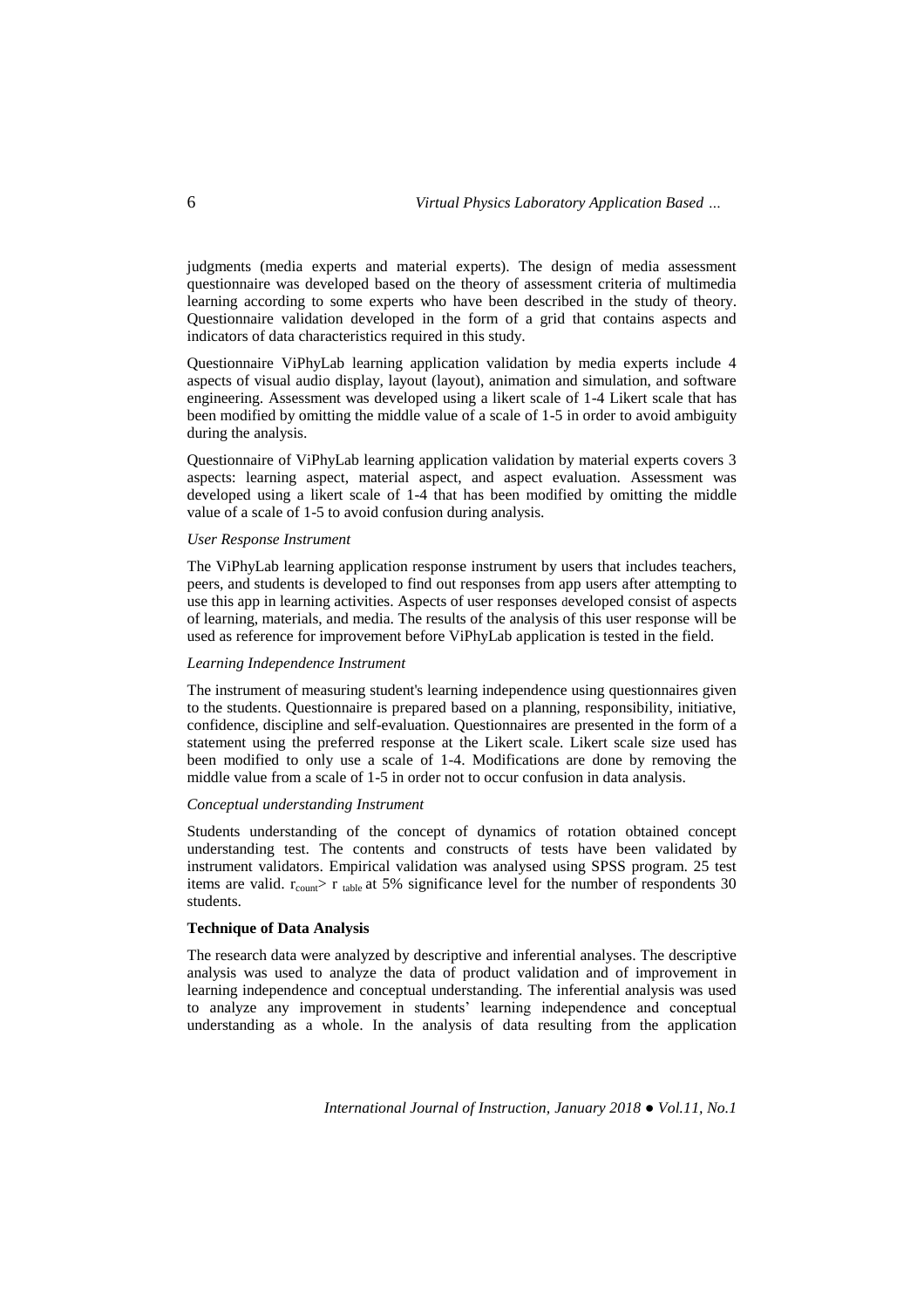validation and quality evaluation, the qualitative data were converted and classified into categories indicating levels of appropriateness and quality of the application. Widoyoko

(2011) makes a classification with comparison to the ideal average score  $(X_i)$  and the

ideal standard deviation score ( $\overline{SB_i}$ ) as basis. The qualification level is divided into four categories with criteria as in Table 1.

Table 1 Qualification of score quality

| No. | Score Range                                                  | Category  |
|-----|--------------------------------------------------------------|-----------|
| 1.  | $\overline{X} \geq X_i + 1.8SB_i$                            | Very good |
| 2.  | $X_i + 0, 6$ $SB_i \leq \overline{X} < X_i + 1, 8$ $SB_i$    | Good      |
| 3.  | $X_i - 1,8 \, SB_i \leq \overline{X} \, < X_i + 0,6 \, SB_i$ | Poor      |
| 4.  | $\overline{X}$ < $X_i$ – 1,8 $SB_i$                          | Very poor |

The analysis of the data obtained from the questionnaire on students' learning independence was done by converting the qualitative data into quantitative data. The scores for learning independence were calculated at session beginning and end times. The data of the conceptual understanding test resulted from the rotational dynamics conceptual comprehension test. The scores for conceptual understanding were calculated with the data from pretest and posttest times as basis. Each score resulting from the calculation was then converted by using Equation 1.

$$
Converted Score = \frac{Obtained Score}{Maximum Score} \times 100
$$
 (1)

A comparison of the converted scores of students' learning independence and conceptual understanding is descriptively shown through a graph of converted scores of each aspect at beginning and end times.

Any improvement in each aspect of students' learning independence and conceptual understanding was descriptively obtained with the normalized gain score as basis. The data used to calculate the gain score were the ones from the questionnaire at session beginning and end times. The gain score calculation could be done by using the following gain equation (Equation 2) according to Hake (1998).

$$
g = \frac{S_f - S_i}{100 - S_i} \tag{2}
$$

with  $S_f$  as the final score obtained at session end or at posttest time,  $S_t$  as the initial score obtained at session beginning or at pretest time, and *g* as the descriptive gain score. The interpretation of the gain in each aspect observed could be done with the gain score criteria according to Hake (1998) as basis, shown in Table 2.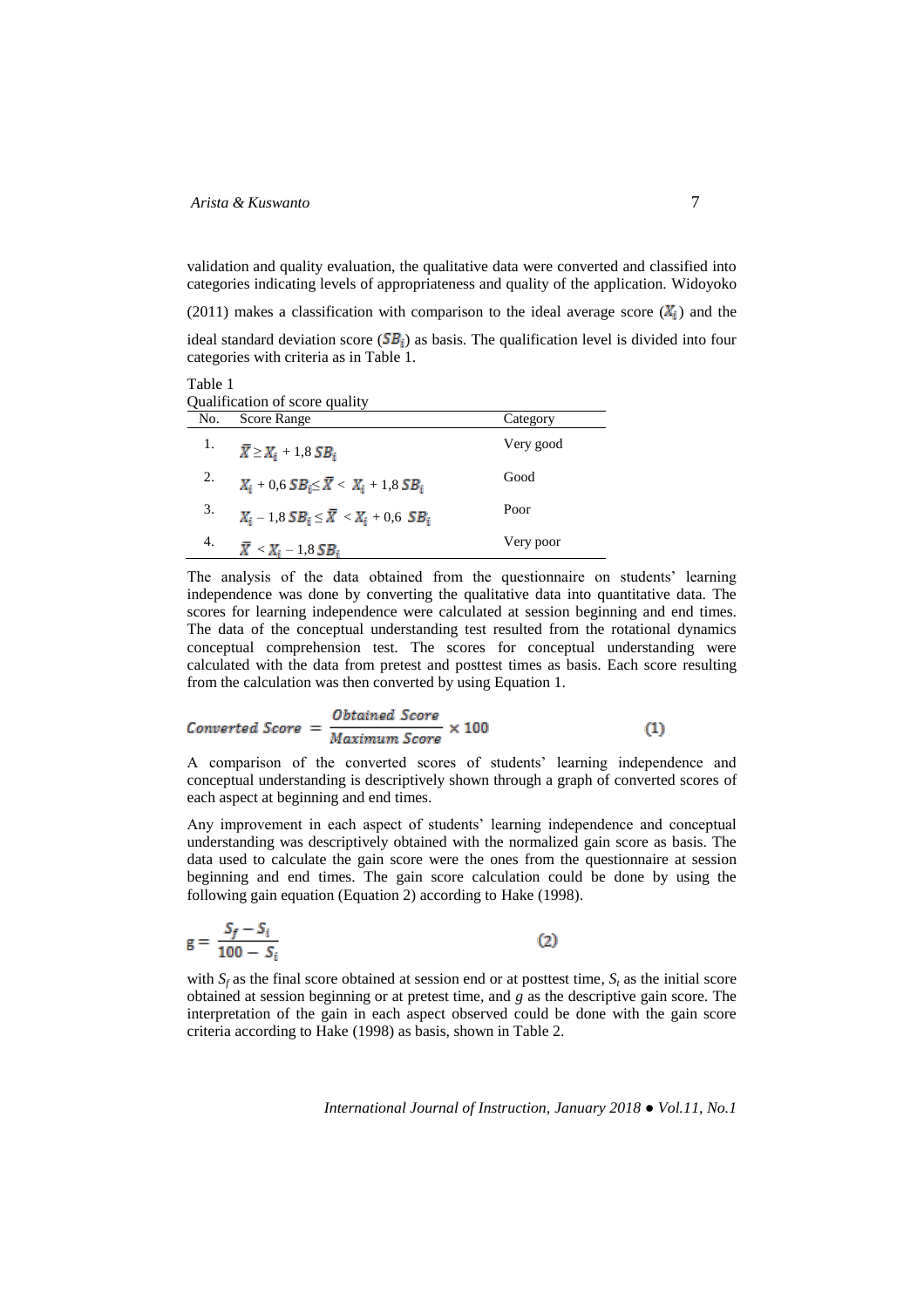| Table 2 |                        |  |
|---------|------------------------|--|
|         | Criteria of gain score |  |
|         | No Gain Score          |  |
|         | $\alpha > 0.70$        |  |

| $g \ge 0,70$            | High   |
|-------------------------|--------|
| $0,30 \leq g \leq 0,70$ | Medium |
| g < 0.30                | Low    |

The inferential analysis was used to analyze the data on gain/increase/ improvement in conceptual understanding and learning independence. Before the data analysis was done, a test of analysis prerequisite needed to be done. The purpose of doing the analysis prerequisite test was to get information of whether the data would be analyzed by using parametric or non-parametric statistics. The analysis prerequisite test done to the sample data was the Kolmogorov-Smirnov normality test.

Criteria

The data resulting from the normality test were then analyzed to know the conclusion related to gain/increase/improvement in the variables of students' conceptual understanding of rotational dynamics and their learning independence. The inferential analysis used if the data were normally distributed was a parametric analysis, namely, the paired t-test. If the data were not normally distributed, a non-parametric statistical test with the Wilcoxon matched-pairs test model was used.

The analysis using the paired t-test and the Wilcoxon matched- pairs test was done with the help of the SPSS statistical processing software. The analysis used the one-tailed test and value of  $df = 40-1$ . The criteria for rejecting Ho for a left-tailed test are that if the level of significance is less than 0.05 and  $t_{\text{obtained}} < t_{\text{table}}$ , it could be concluded that there is improvement in students' conceptual understanding and learning independence (that is, Ho is rejected).

#### **FINDINGS AND DISCUSSION**

The ViPhyLab application was developed in accordance with the characteristics of m-Learning application. The learning with mobile means as basis (or m-Learning) has the characteristics of being spontaneous, connected, and informal (Kitchenham, 2011). It explicitly means that there are no specific rules restricting individuals in doing the learning activity when using the mobile device.

The ViPhyLab application is a virtual laboratory application that has been developed by using the tool called Adobe AIR for Android, which is a sub-program of Adobe Flash CS 6, ActionScript 3.0. The steps of the application development started with flowchart and storyboard designing. The components resulting from the development that are found in the application cover instruction, competency, material, virtual practicum, and exercise item. In appearance, the ViPhyLab application resulting from the designing activity is as seen in Figures 1 and 2.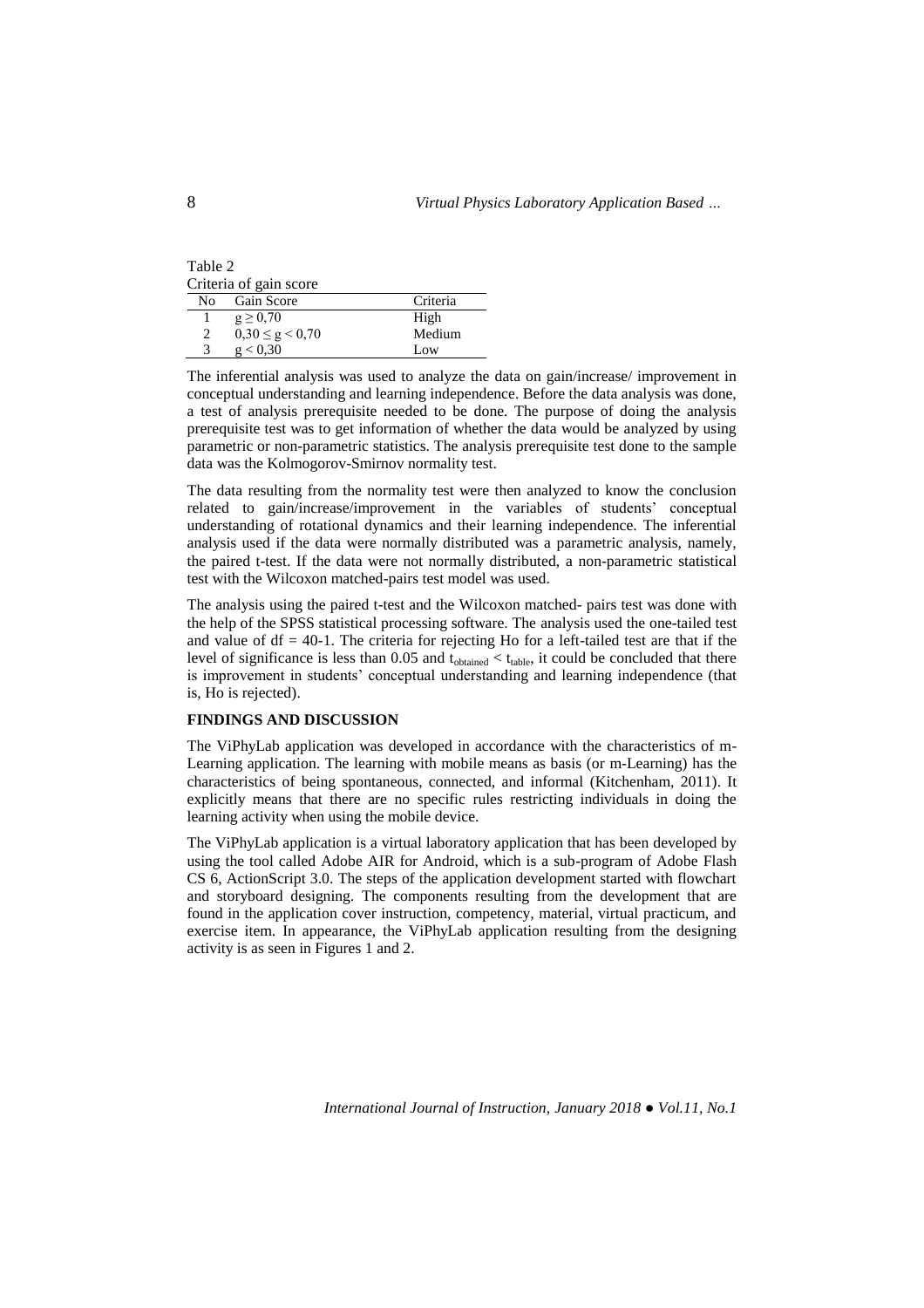



Figure 1 ViPhyLab application initial appearance

Figure 2 Rotational kinetic energy virtual practicum appearance

## **Appropriateness and Quality of the ViPhyLab Application**

The levels of appropriateness and quality of the product resulting from the development as learning multimedia were then measured. The level of appropriateness was measured through validation by experts in learning materials and media while the level of quality was measured through evaluation by colleagues, teachers, and students.

The results of validation by material experts could be seen in Table 3.

Table 3 Material validation results

| No. | Aspect     | Score | Max Score | Category         |
|-----|------------|-------|-----------|------------------|
| ı.  | Learning   | 26    | 28        | Very Appropriate |
| 2.  | Material   | 37    | 40        | Very Appropriate |
| 3.  | Evaluation | 24    | 24        | Very Appropriate |
|     | Total      | 87    | 92        | Very Appropriate |

Results of validation by material experts indicate that the ViPhyLab application in terms of its material is declared valid. With the material validation results as basis, there were some notes for improvements that needed to be paid attention to in relation with grammar and appropriateness of values and picture size. All aspects are categorized as very appropriate with the total obtained score of 87, which is 94.56% of the maximum score.

The validation of application appearance and programming was done by media experts. The validation by media experts covered the following aspects: audio-visual matter, layout and navigation, animation and simulation, and software engineering. The validation was done by using a questionnaire with a 1-4 Likert scale. Results of the validation could be seen in Table 4.

## Table 4

Media validation results

| No.   | Aspect                      | Score | Max Score Category |                  |
|-------|-----------------------------|-------|--------------------|------------------|
|       | <b>Audio-</b> Visual Matter | 37    | 40                 | Very Appropriate |
| 2.    | Layout and Navigation       | 20    | 20                 | Very Appropriate |
| 3.    | Animation and Simulation    |       |                    | Very Appropriate |
| -4.   | RPL                         | 27    | 28                 | Very Appropriate |
| Total |                             | 92    | 96                 | Very Appropriate |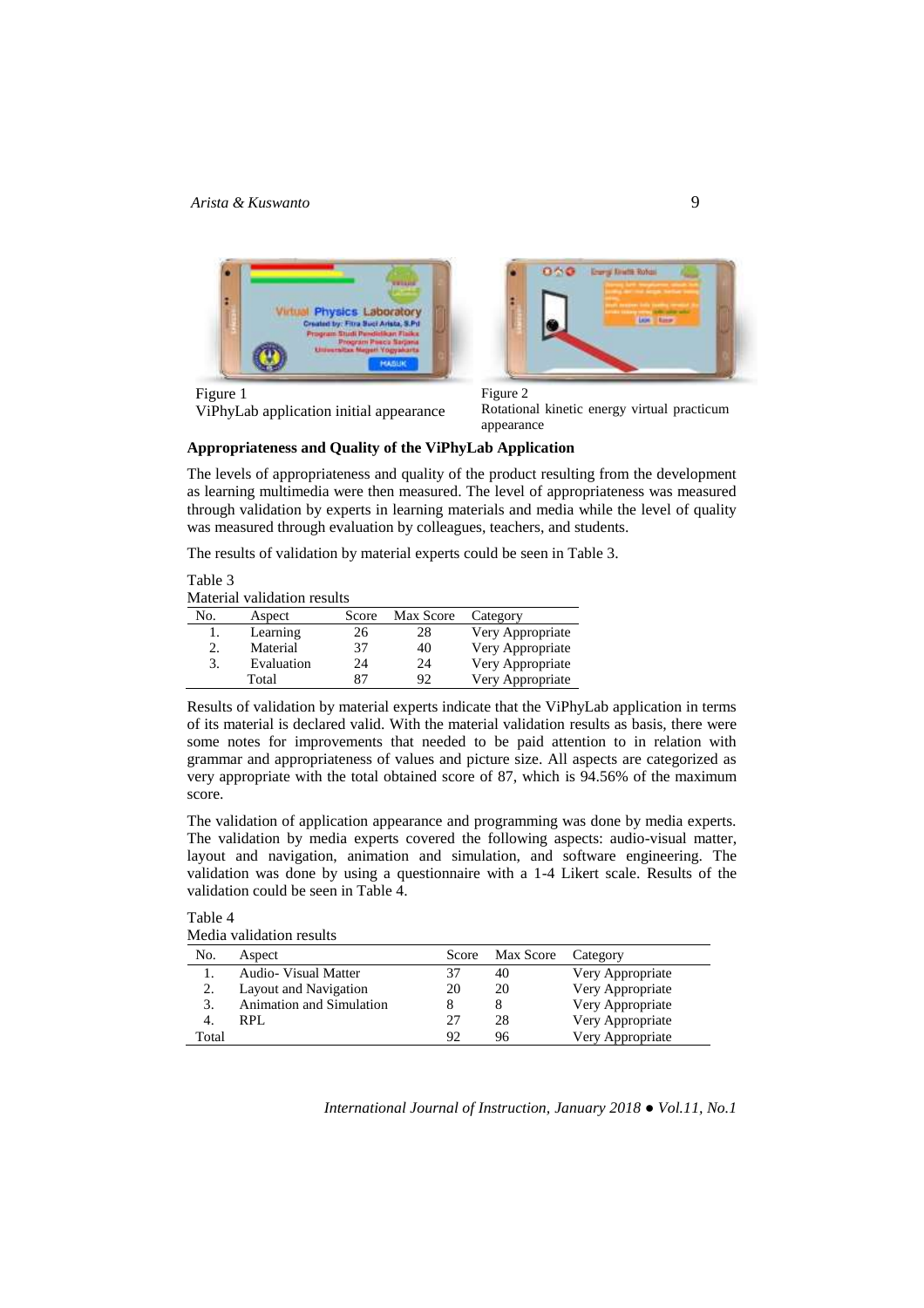Results of validation by media experts indicate that the aspects evaluated are all declared valid. With the results of media validation as basis, there were some notes for improvements in relation with feedback concerning students' response to the torque practicum component and with the availability of home page navigation button in the exercise component. Based on the media validation results, all aspects of the ViPhyLab application evaluated are categorized as very appropriate with the total obtained score of 92, which is 95.83% of the maximum score.

The media quality was measured with the evaluation by physics teachers and colleagues as basis. Their evaluation was of the following aspects: the learning, the material, and the media. A recapitulation of the average scores of evaluation by three physics teachers could be seen in Table 5. On the whole, the three physics teachers' evaluation is categorized as very good. The total mean score is 82.33, which is 93.56% of the maximum score and within the category of being very good.

Table 5

Evaluation by physics teachers

| No.   | Aspect     | Mean  | Max Score | Category  |
|-------|------------|-------|-----------|-----------|
|       | Learning   | 33,00 | 36        | Very good |
|       | Material   | 23,33 | 24        | Very good |
|       | Evaluation | 26    | 28        | Very good |
| Total |            | 29 33 | 88        | Very good |

A recapitulation of the application quality evaluation by three colleagues (as peer reviewers) could be seen in Table 6. The evaluation by peer reviewers on the whole is within the category of being very good with the total mean score of 82.67, which is 93.94% of the maximum score.

#### Table 6

|     | Evaluation by peer reviewers |       |           |           |  |
|-----|------------------------------|-------|-----------|-----------|--|
| No. | Aspect                       | Mean  | Max Score | Category  |  |
| 1.  | Learning                     | 34.00 | 36        | Very good |  |
| 2.  | Material                     | 22.67 | 24        | Very good |  |
| 3   | Evaluation                   | 26.00 | 28        | Very good |  |

Total 82.67 88 Very good



Figure 3 Online task in ViPhyLab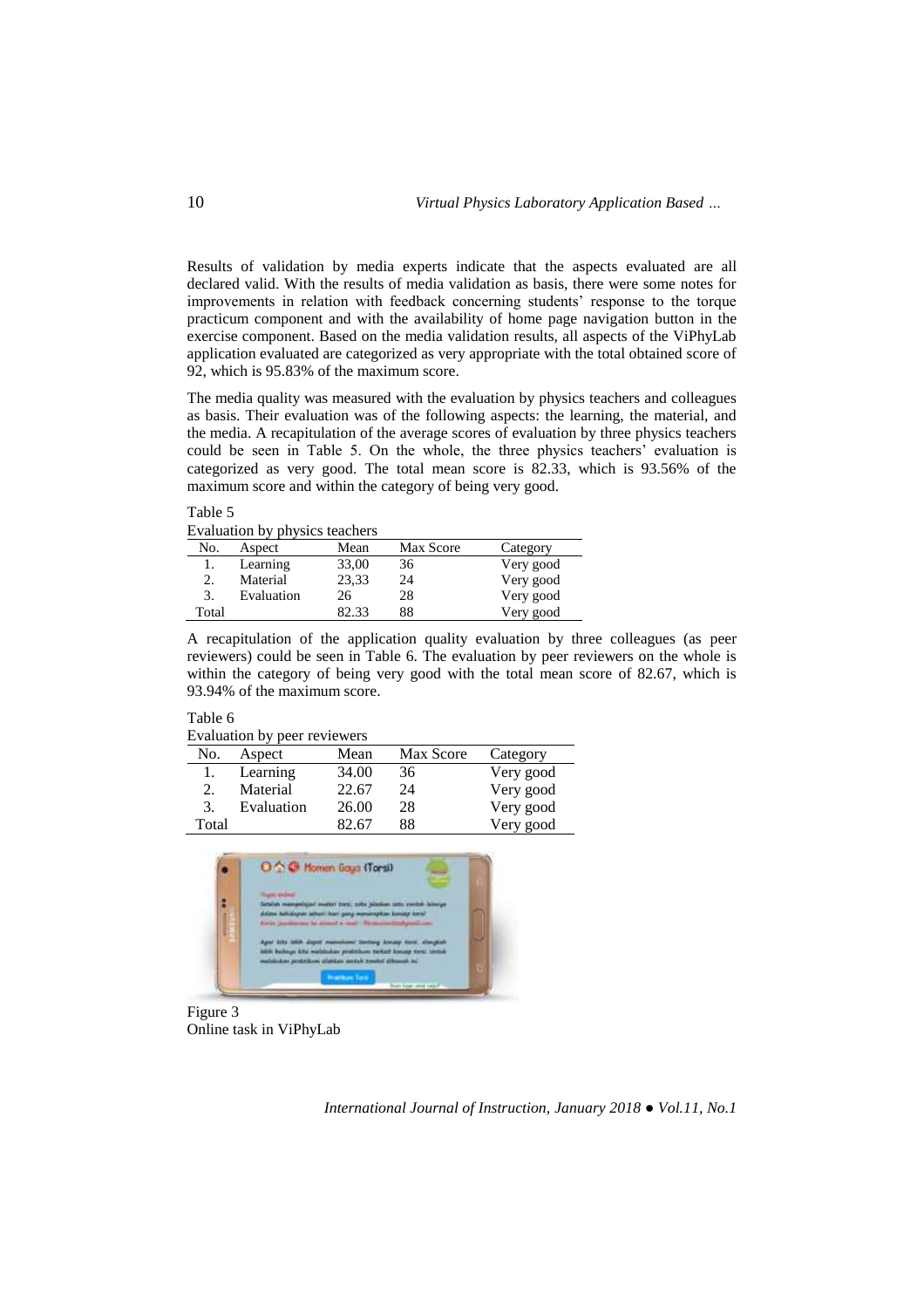The aspects of learning independence in the ViPhyLab application are displayed in the application programming which is designed in a flexible and interactive manner. With such programming, students could monitor their learning personally. The learning media that could help students monitor their learning activity constitute forms of training in students' learning independence (Greene & Azevedo, 2009). The ViPhyLab application is also supplemented with online tasks so that the teacher could control students' learning. An example of the appearance of an online task in the ViPhyLab application could be seen in Figure 3.

The data of improvement in students' independence in learning by using the ViPhyLab application were obtained through a questionnaire. Results of analysis on data from the learning independence questionnaire with the highest, lowest, and mean scores of forty students at session beginning and end times as basis could be seen in Figure 4.





#### Figure 4

Learning independence scores at before and after treatments



Graph of score comparison for each aspect of learning independence

There was a difference between students' learning independence scores obtained before their use of the ViPhyLab application and those obtained after it. The difference between the highest score at session beginning and that at session end was up to 11.25. The difference between the lowest score at session beginning and that at session end was up to 16.25. The forty students' learning independence average score underwent a rise totaling to 14.03.



Gain scores of learning independence aspects

| Sain secres or rearning maependence aspects |                 |      |          |  |
|---------------------------------------------|-----------------|------|----------|--|
| No.                                         | Aspect          | Gain | Category |  |
| 1.                                          | Planning        | 0.46 | Medium   |  |
| 2.                                          | Responsibility  | 0.43 | Medium   |  |
| 3.                                          | Initiative      | 0.45 | Medium   |  |
| 4.                                          | Self Confidence | 0.39 | Medium   |  |
| 5.                                          | Discipline      | 0.42 | Medium   |  |
| 6.                                          | Self-Evaluation | 0.44 | Medium   |  |

The comparison between each aspect of learning independence at session beginning time and that at session end time could be seen in Figure 5. Each learning independence aspect underwent an increase. The increase in each learning independence aspect was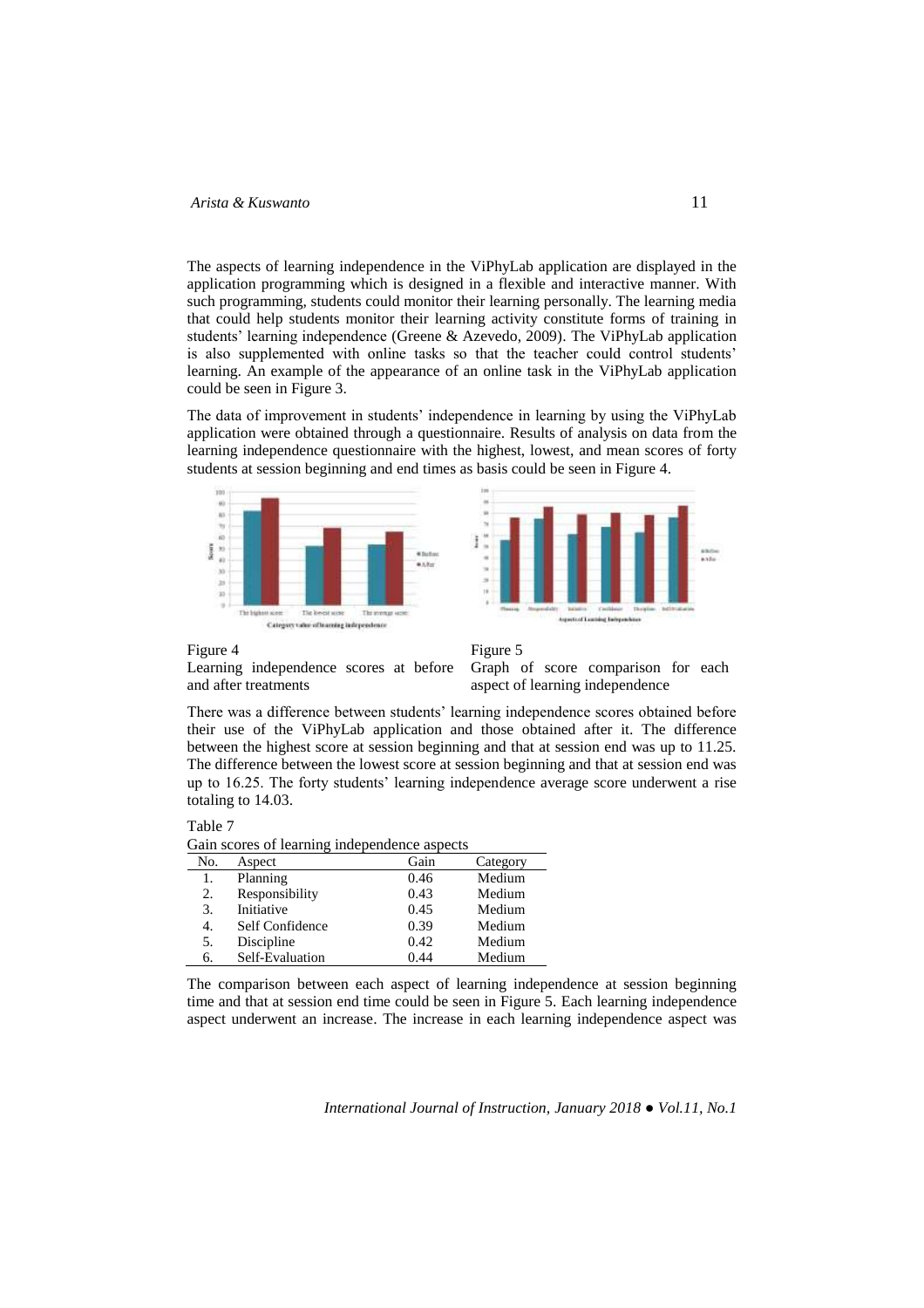also analyzed with the gain score as basis. The gain score of each learning independence aspect could be seen in Table 7.

The learning independence aspect attaining the highest gain score (i.e., 0.46) was planning. The aspect with the lowest gain score was self-confidence. The increase in learning independence from that at session beginning time to that at session end time for the aspects on the whole was within the medium category.

Results of the research provide the information that optimum use of the ViPhyLab application could increase students' learning independence. A technology-based learning atmosphere could train students' ability in planning their learning (Winters et al., 2008). Students' learning independence is trained through the assignment of learning tasks to be independently done, the learning which is interesting, and the support of a learning activity design enabling students to arrange the order of their own learning.In the ViPhyLab application, how the learning materials appear is developed by using the language that is standard but easily understood by users. One of the forms of material appearance in the ViPhyLab application could be seen in Figure 6.



Figure 6 Appearance of material in ViP hyLab



Figure 7 Appearance of virtual practicum in moment of inertia

In the ViPhyLab application, students' conceptual understanding is built not only through learning material but also through virtual practicum. Virtual practicum being made the choice provides students with convenience in building concepts because it could simplify the visualization which is complex in nature into one which is easy to understand (Kozhevnikov, 2013). How virtual practicum appears in the ViPhyLAb application is made in the form of simulation and animation. A virtual practicum appearance found in ViPhyLab could be seen in Figure 7.

The improvement in students' conceptual understanding of rotational dynamics materials was viewed from the point of various aspects of understanding. Aspects of understanding were divided into three sub-categories, which were, respectively, of translation, interpretation, and extrapolation abilities (Bloom et al., 1956). The conceptual understanding test instrument was constructed with those aspects as basis.

The conceptual understanding test instrument was designed in the form of twenty multiple-choice test items. The data resulting from students' conceptual understanding test were divided into pretest and posttest ones. The pretest was the conceptual understanding test given before students used the ViPhyLab application while the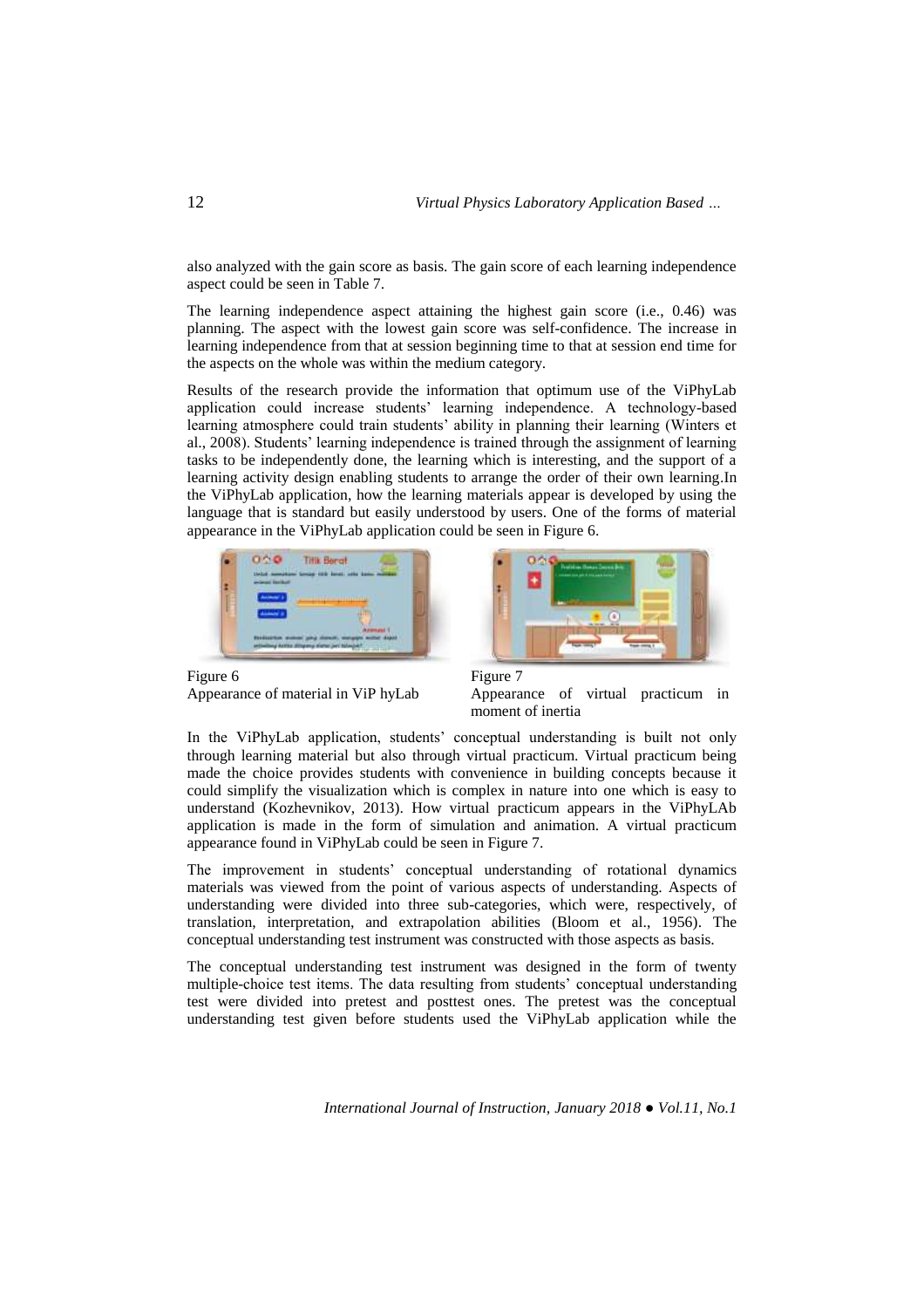posttest was the conceptual understanding test given after students used the ViPhyLab application.

A graph comparing results of testing of students' conceptual understanding test instrument at pretest and posttest times could be seen in Figure 8. Change in the test scores for students' conceptual understanding of rotational dynamics materials could be descriptively known from the increase in average score. Students' conceptual understanding pretest average score was 45.8 but after their use of the ViPhyLab application, students' conceptual understanding test average score had an increase of 32.6 into 78.4.

A comparison involving each aspect of conceptual understanding could be seen in Figure 9. Figure 9 shows that all aspects of students' conceptual understanding of rotational dynamics underwent improvement. The improvement in aspects of conceptual understanding could be seen from the gain score. The gain score of each aspect of conceptual understanding is presented in Table 8.





Figure 8

Comparison of initial and final conceptual understanding scores.

Figure 9

Score comparison of each conceptual understanding aspect.

## Table 8

Gain scores of conceptual understanding aspects.

| No. | Aspect         | Gain | Category |
|-----|----------------|------|----------|
|     | Translation    | 0.72 | High     |
|     | Interpretation | 0.48 | Medium   |
|     | Extrapolation  | 0.60 | Medium   |

The conceptual understanding aspect with the highest gain score was translation with the gain score of 0.72. Based on the gain score category criteria according to Hake (1998), it was high in category. As for the other aspects of conceptual understanding, their gain scores were still medium in category.

Results of the field testing indicated that the ViPhyLab application could improve students' conceptual understanding. That finding showed that technology-based learning could improve students' conceptual understanding.

A character of the learning material and practicum in the ViPhyLab application is that they adopt the recommended stages of concept learning implementation. The stages are of giving contextual examples, inviting students to give response, giving them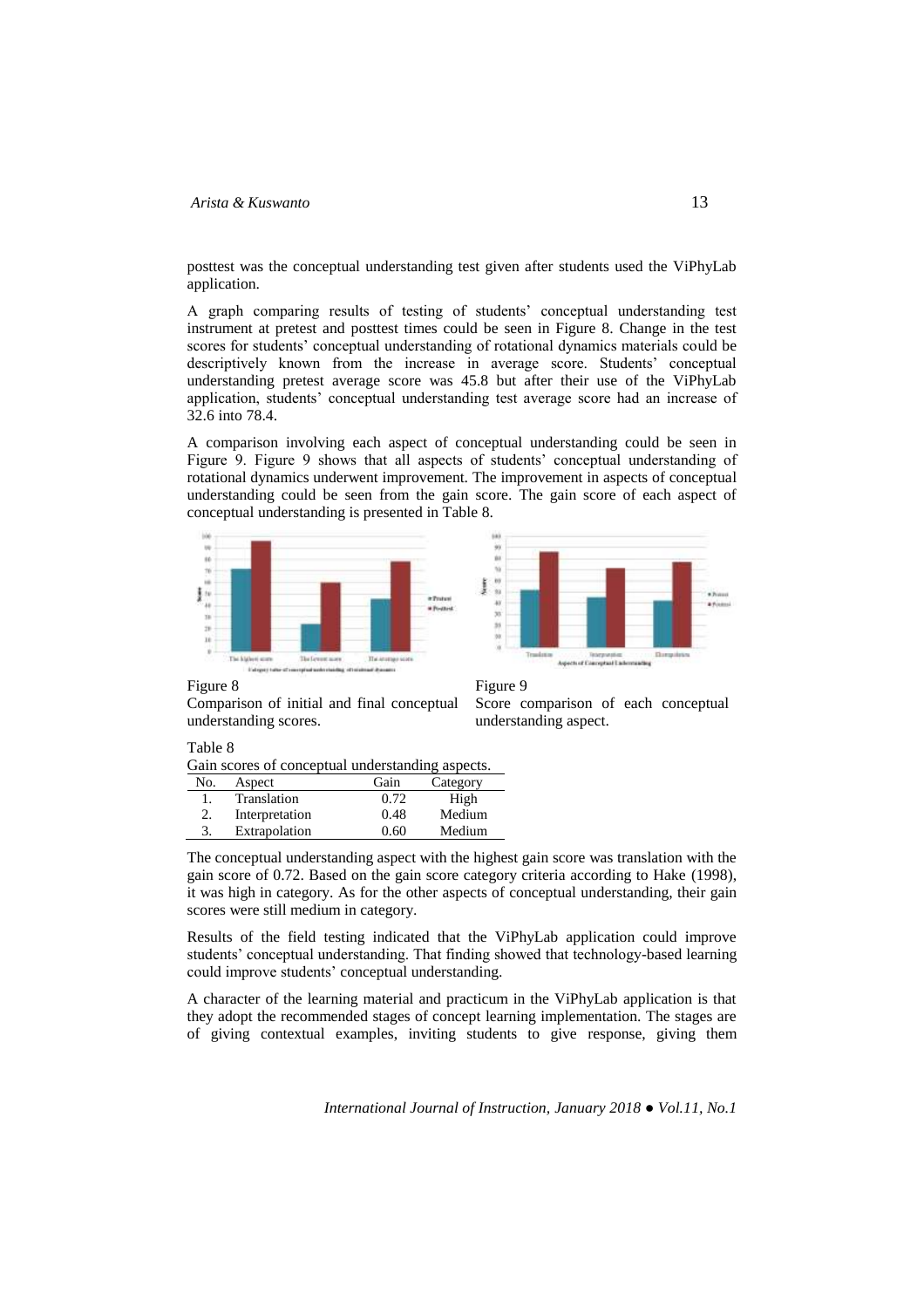opportunities to describe concepts, and enabling them to evaluate concepts. In the application, students also could evaluate concepts through such an exercise item.

## **CONCLUSION**

The ViPhyLab application is a set of physics learning media, with virtual practicum in rotational dynamics materials as basis, developed in the Android operating system. A characteristic of the ViPhyLab application is that it could be operated in the smartphone device and used at learning time at school or outside school. The application is also equipped with material presentation, virtual practicum, exercise items, and media with interesting and interactive appearance. The ViPhyLab is quite appropriate and quite good to use as learning media, according to experts' and users' evaluation. According to field testing results, the ViPhyLab application could improve students' learning independence and conceptual understanding.

## **RECOMMENDATIONS**

Teachers could use ViPhyLab as media for training students' learning independence and improving their conceptual understanding of rotational dynamics learning materials.

## **ACKNOWLEDGMENTS**

The research was funded by a grant part of the Graduate Team Grant from the Ministry of Research and Higher Education with the contract number 15/H. Pascasarjana/UN34.21/2016

### **REFERENCES**

Arends, R. I. (2012). *Learning to teach*, (7<sup>th</sup> Eds.). New York: McGraw Hill Company, Inc.

Arun, J., & Mohit, J. (2016). A novel smart metering infrastructure using virtual instrument. *Indian Journal of Science and Technology. 9*(12), 1-7.

Borg, W., & Gall, M. (2003). Educational research: an introduction. White Plains: Longman.

Bloom, B. S., Engelhart, M. D., & Furst, E. J. (1956). *Taxonomy of educational objectives: The classification of educational goals. Handbook I: Cognitive Domain.* New York: David McKay.

Clark, R. C., & Lyons, C. (2011). *Graphic for learning: Proven guidelines for planning, designing, and evaluating visual in training material.* Hoboken: John Wiley and Sons Inc

Danielsson, A. T. (2014). In the physics class: University physics students' enactment of class and gender in the context of laboratory work. *Cultural Studies of Science Education. 9,* 477-494.

Dick, W., Carey, L., & Carey, J. O. (2001). *The systematic design of instruction* (5rd eds.). New York: Longman.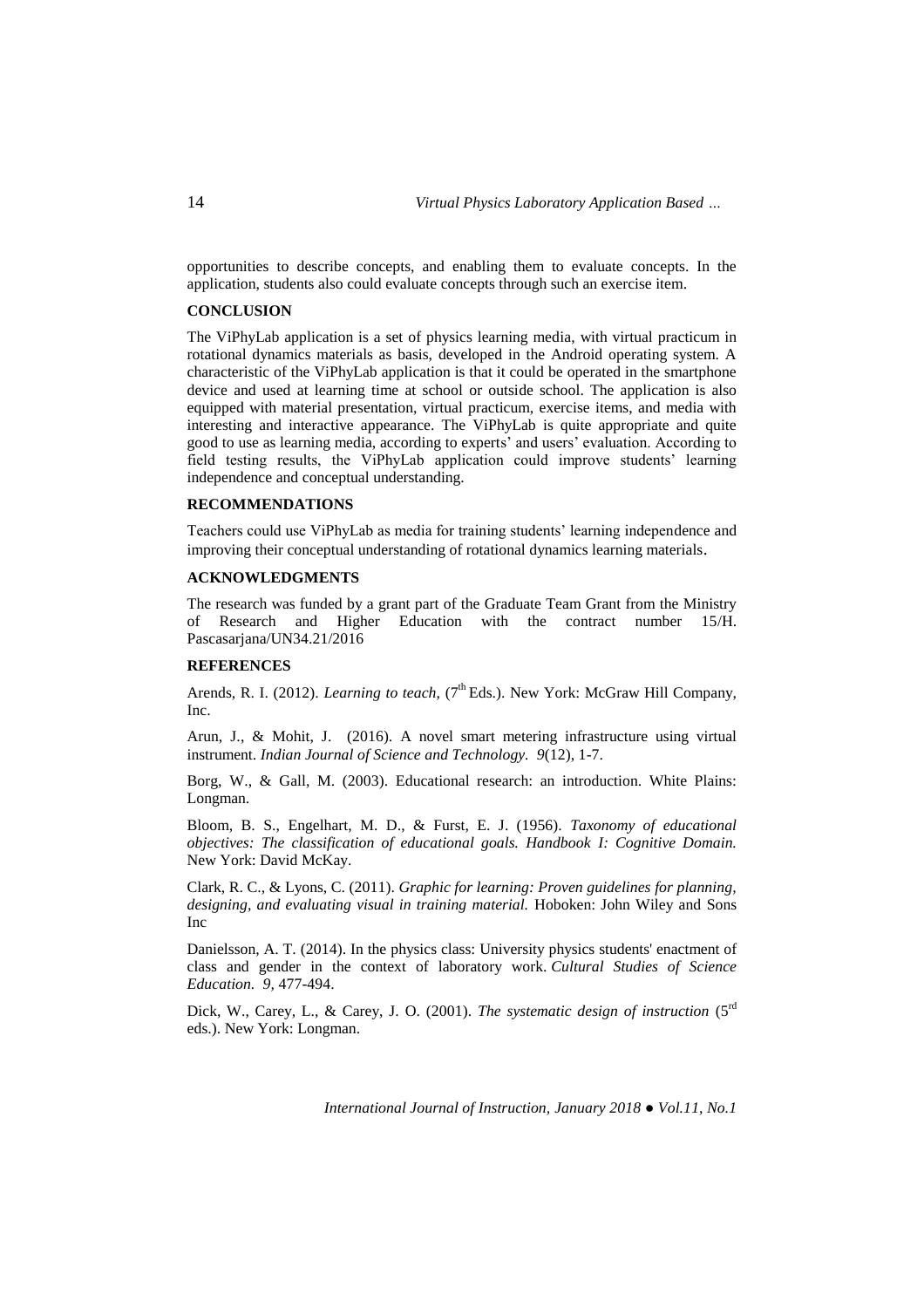Greene, J. A., & Azevedo, R. (2009). A macro-level analysis of SRL processes and their relations to the acquisition of a sophisticated mental model of a complex system. *Contemporary Educational Psychology. 34*(1), 18-29.

Gonzalez, M. A., Martin, M. E., & Liamas, C. (2015). Teaching and learning physics with smartphones. *Journal of Cases on Information Technology. 17*, 31-50.

Hake, R. R. (1998). Interactive-engagement versus traditional methods: a sixthousandstudent survey of mechanics test data for introductory physics courses. *American Journal of Physics Research. 66* (1), 64-74.

Kitchenham, A. (2011). *Models for interdisciplinary mobile learning: delivering information to students.* Hersey PA: IGI Global.

Kozhevnikov. M., & Gurlitt, J. (2013). Learning relative motion concepts in immersive and non-immersive virtual environments. *Journal of Science Education and Technology*. 22, 952-962.

Lee, H. W., Lim, K. Y., & Grabowski, B. L. (2010). Improving self-regulation, learning strategy use, and achievement with metacognitive feedback. *Educational Technology Research and Development, 58*, 629-648.

Lee, W. W., & Owens, D. L. (2004). .*Multimedia-based instructional design*. San Fransisco: Pfeiffer.

Moss, C. M., & Brookhart, S. M. (2012). *Learning targets: helping students aim fot understanding in todays's lesson.* Alexandria: ASCD

Pachler, N., & Leask, M. (2014). *Learning to teach using ICT in the secondary school*. New York: Routledge.

Richie, E., & Kuswanto, H. (2015). Pengaruh model pembelajaran instad terhadap keterampilan proses sains dan hasil belajar kognitif fisika di SMA. *Jurnal Inovasi Pendidikan IPA, 1*(2), 1-10.

Rogozin. (2012). *Physics learning instruments of XXI century.* Proceedings of the world conference on Physics education.

Saltanat, A. B., Vadim, V. G., Kamalbek, M. B., & Torebai, A. T. (2016). Use of Information Technology in Teaching Semiconductors Physics. Indian *Journal of Science and Technology. 9*(19), 1-7.

Syahrul, D. A., & Setyarsih, W. (2015). Identifikasi miskonsepsi dan penyebab miskonsepsi siswa dengan diagnostic test pada materi dinamika rotasi. *Jurnal Inovasi Pendidikan Fisika, 4*(3), 67-70.

Schunk, D H. (2012). Learning theories: an educational perspective  $(6<sup>th</sup> Edition)$ . Boston: Pearson Education Inc..

Wang, M. Peng, J. Cheng, B., Zhou, H., & Liu, J. (2011). Knowledge visualization for self-regulated learning. *Journal of Educational Technology & Society. 14*(3), 28-42.